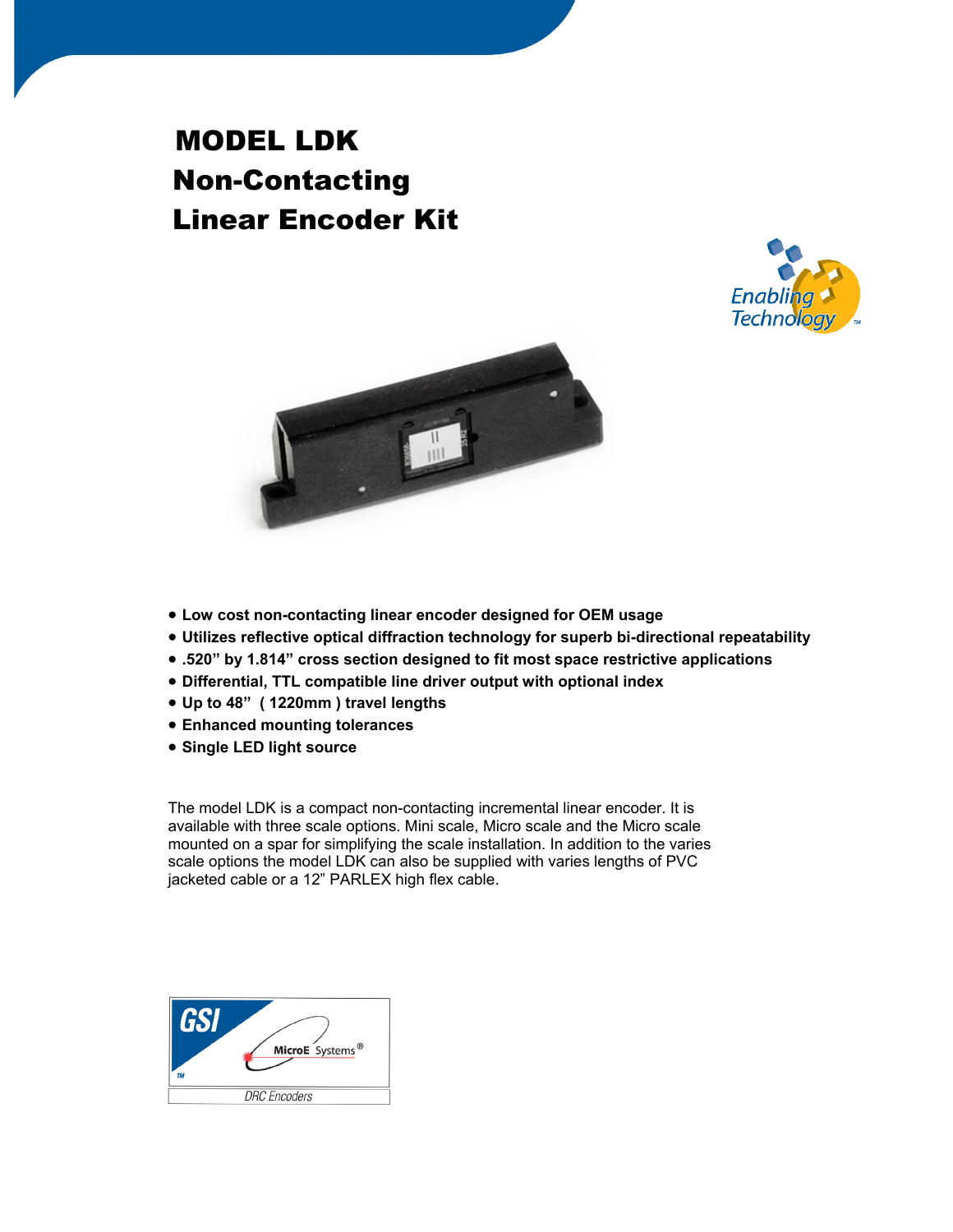## LDK SPECIFICATIONS

#### ELECTRICAL

| Resolution range:     | See part number table for available resolutions.                                                                                                     |
|-----------------------|------------------------------------------------------------------------------------------------------------------------------------------------------|
| Light source:         | Gallium aluminum arsenide L.E.D. rated @ 100,000 Hrs. MTBF (mfg's spec).                                                                             |
| Light sensor:         | Phototransistor detectors.                                                                                                                           |
| Excitation voltage:   | $+5$ Vdc $\pm$ 5% at 120mA maximum.                                                                                                                  |
| Output format:        | Differential line driver RS422 output.                                                                                                               |
|                       | Two count channels ( $A \& B$ ) in phase quadrature with an optional ZR output.                                                                      |
| Quadrature:           | $90^\circ \pm 45^\circ$ (at maximum conditions).                                                                                                     |
| Symmetry:             | 180° ± 18° (at 10 KHz output frequency).                                                                                                             |
| Rise and fall time:   | 1 microsecond max. into 1,000pf load capacitance. Note: Units with line driver<br>output the rise and fall time vary with line and load capacitance. |
| Zero reference width: | 3 to 5 electrical cycle in width.                                                                                                                    |
| Phase sense:          | Channel A leads channel B for left to right movement of the scale when<br>viewing the pattern side of the scale.                                     |
|                       |                                                                                                                                                      |

### MECHANICAL

| Housing material:     | 20% glass filled polycarbonate.                 |
|-----------------------|-------------------------------------------------|
| Scale material:       | Soda-lime glass (Thermal expansion 4.5 PPM/°F). |
| Cover material:       | 20% glass filled polycarbonate.                 |
| Connector on encoder: | JST # 08FMS-1.0SP-TF (fits Parlex cable).       |
|                       | JST # SM08B-SRSS-TB (fits PVC cable).           |

#### ENVIRONMENTAL

Operating temperature: Storage temperature range: Shock: Humidity: -25°C to +85°C -25°C TO +85°C 10 G for 11 millisecond duration. To 98% R.H. ( non-condensing).

| FUNCTION   |              |  |  |  |
|------------|--------------|--|--|--|
|            | +5 VDC (RED) |  |  |  |
| 7–         | (GRAY)       |  |  |  |
| $7+$       | (BROWN)      |  |  |  |
| B-         | (BLUE)       |  |  |  |
| B+         | (YELLOW)     |  |  |  |
| А —        | (GREEN)      |  |  |  |
| A+         | (ORANGE)     |  |  |  |
| <b>GND</b> | (BLACK)      |  |  |  |

| RESOLUTION |                 | SCALE.      | SPEED.                |
|------------|-----------------|-------------|-----------------------|
| SPEEI      | $(2)$ .0001 IN. | MICRO SCALE | 40 IN./SEC. (1.0 MPS) |
|            | $(3)$ .0001 IN. | MINI SCALE  | 20 IN./SEC. (0.5 MPS) |
|            | (4) .005 MM.    | ALL SCALES  | 60 IN./SEC. (1.5 MPS) |

RESOLUTION  $2 = .0001$  INCHES W/ MICRO SCALE<br> $3 = .0001$  INCHES W/ MINI SCALE<br> $4 = .005$  MM

 $CABLE$ CABLE MONE WITH CONN. OBFMS-1.0SP-TF ON HOUSING<br>1 = NONE WITH CONN. SMOBB-SRSS-TB ON HOUSING<br>2 = 12 INCH HIGH FLEX W/D CONN.<br>3 = 12 INCH HIGH FLEX WITH CONN.<br>4 = 24 INCH PVC JACKETED CABLE, 28 AWG WIRES<br>5 = 36 INCH PVC JAC

- 
- 



**MODIFIERS** ADD FOR SPECIAL<br>MODIFICATION<br>(CONSULT FACTORY)

**ELECTRONICS** 

 $B = LINE DRIVER$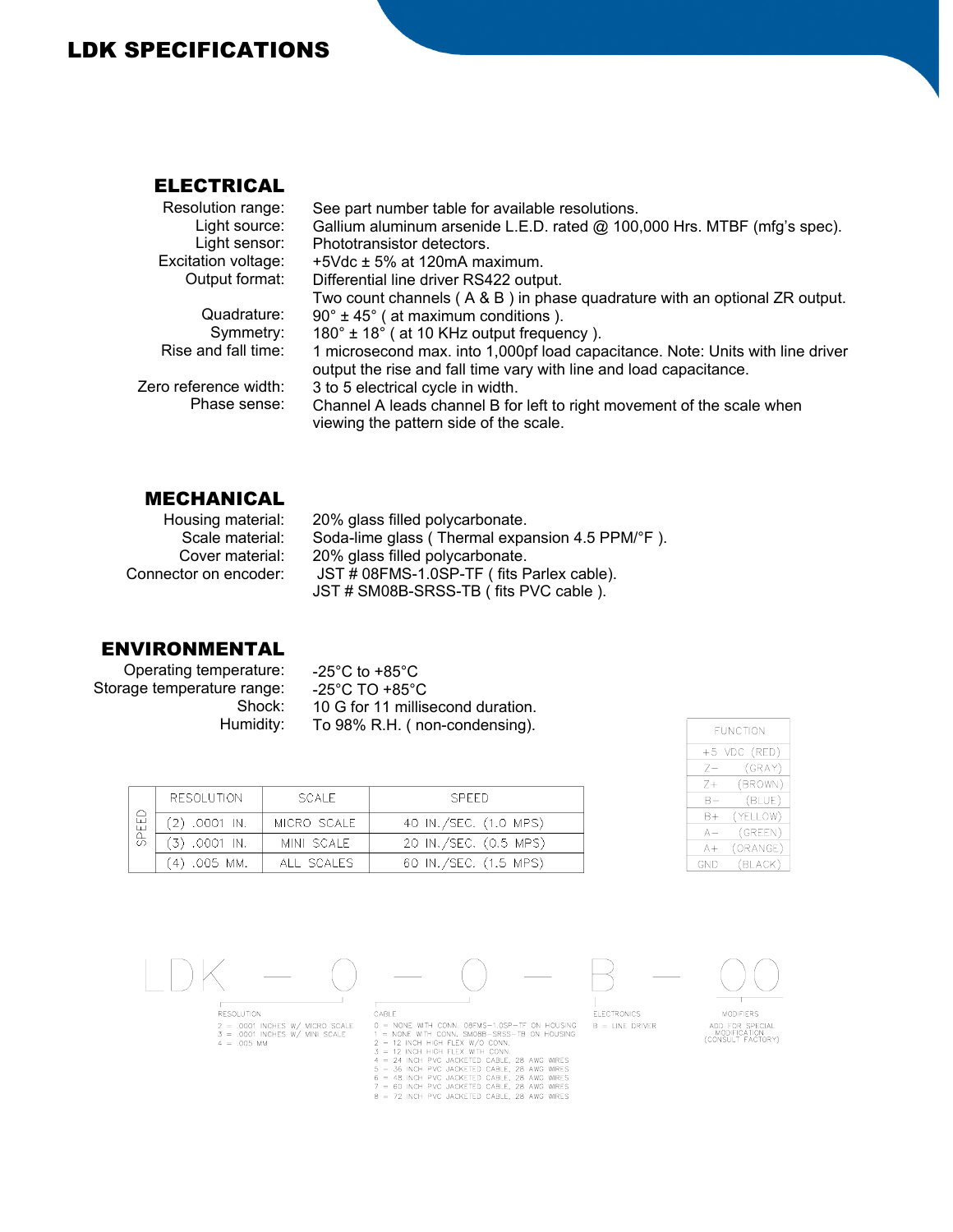